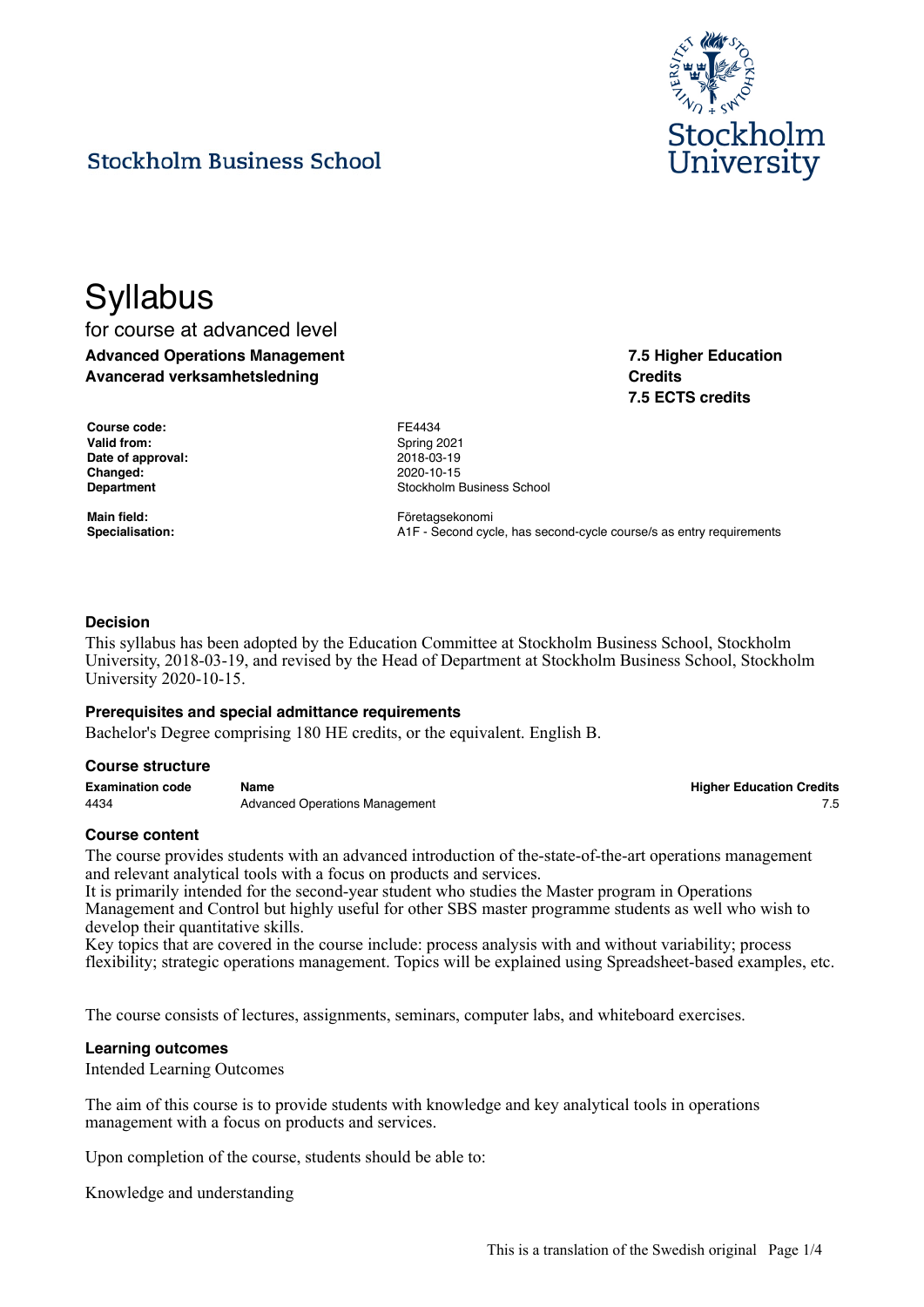- 1. Describe analytical frameworks for analysing processes.
- 2. Demonstrate understanding of quantitative tools used for analysing processes.

Skills and abilities

- 3. Perform quantitative analysis based on various metrics with and without variability.
- 4. Simulate cases using spreadsheets.

Judgement and Approach

- 5. Use quantitative analysis for evaluating process performance based on various metrics.
- 6. Reflect upon and evaluate quantitative tools and their strengths and weaknesses.

### **Education**

The course consists of a combination of lectures, seminars and group work and requires a significant portion of self-study on the part of students. Assessment for the course will be continuous and is carried throughout the different activities of the course.

The course workload is 200 hours equivalent to 7,5 ECTS.

The language of instruction is English.

### **Forms of examination**

Assessment for the course will be continuous and is carried throughout the different activities of the course.

Each assessment task is weighted in relation to its importance in the overall assessment of the course. The student's results from these different assessment tasks are added up to a total course score corresponding to the final grade for the course.

#### Assessment tasks

The course contains the following weighted assessment tasks:

1. Individually written exam: assesses learning outcomes 1–6; constitutes 60% of total course points.

2. Seminars: assess intended learning outcomes 1–6; constitute 40% of total course points.

# Grading

After completion of the course, students will receive grades on a scale related to the intended learning outcomes of the course. Passing grades are A, B, C, D and E. Failing grade is F. A grade Fx can be completed for a grade E.

A course comprises 100 course points. Receiving a final passing grade requires ≥ 50 course points. The scale for the final grade is tied to fixed score intervals: A: 90-100; B: 80-89; C: 70-79; D: 60-69; E: 50-59; F: 0-49. The grades correspond to the total score points a student obtains (over a total of 100) for all the weighted assessment tasks combined as part of the continuous assessment for the course.

All assessment tasks are assessed on a 100-point scale. Each assessment task is awarded 0–100 points. The score for a single assessment task is the number of points multiplied by its percentage weight, and the combined total of score points for all weighted assessment tasks for the course are added up to a final score between 0 and 100 which then translates into a corresponding final course grade between  $\hat{A}$  and  $\hat{F}$ .

The student is responsible for completing the course's assessment tasks: that a sufficient amount of course points is earned and a passing course grade is obtained. The course's final assessment task can be taken twice: 1) during the course's first scheduled occasion; and, if a passing result ( $\geq$  50 course points) was not achieved at the first occasion, 2) at the course's second, scheduled occasion. All other assessment tasks are offered once during the course.

A passing grade (A–E) in the course is obtained when a student has achieved at least 50 course points as well as at least 50% of all individual examination points.

A failing grade ( F) in the course is obtained when a student has not achieved at least 50 course points or least 50% of all individual examination points.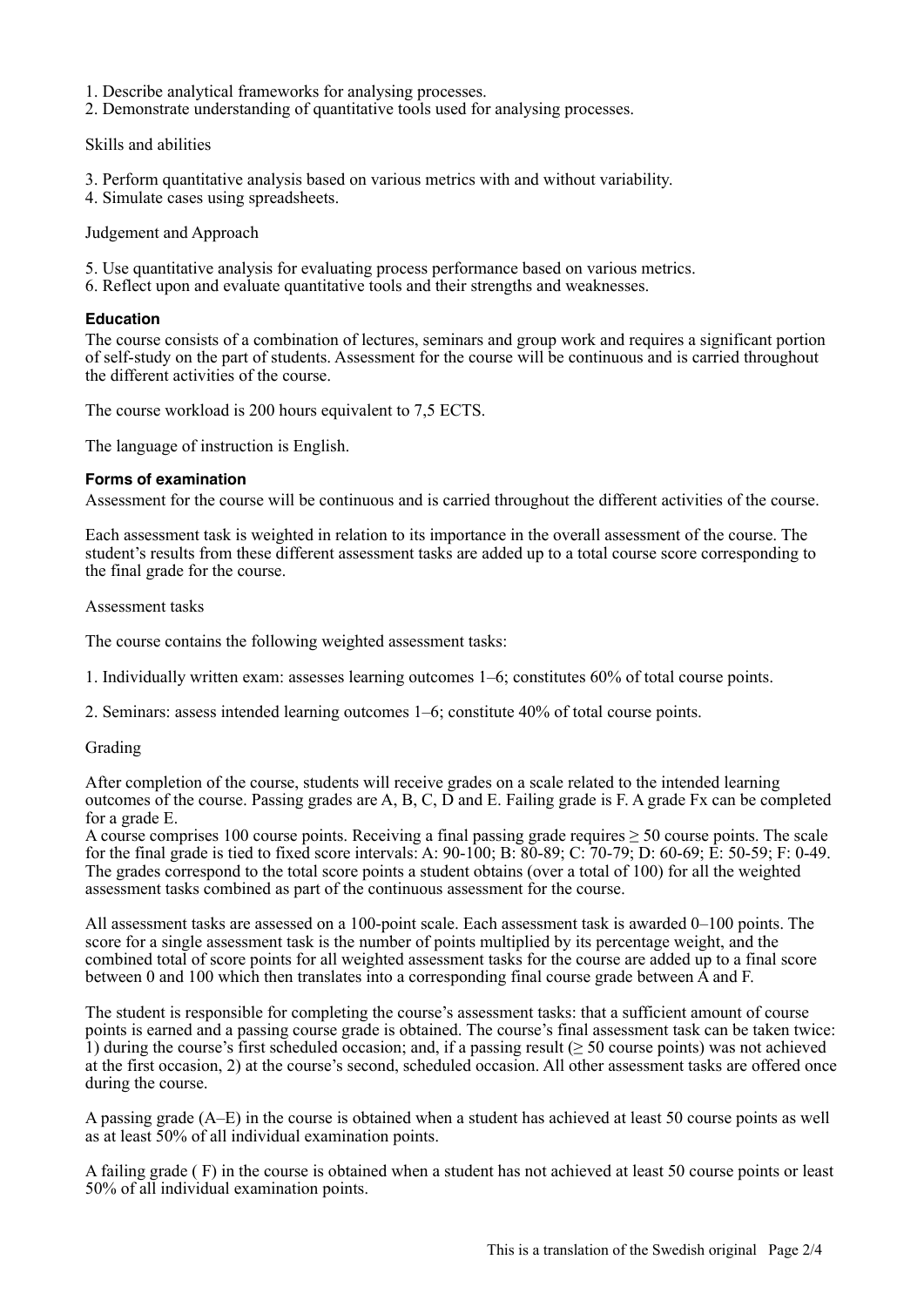• If less than 50 course points or less than 50% of all individual examination points are achieved, a grade F is obtained, implying that the entire course must be retaken and that previously acquired course points are forfeited.

Re-registration implies that:

• first-time registered students have priority access to the course's group registration;

• the final assessment task can be re-assessed without attendance at any of the course's other learning activities and without points from the course's other assessment tasks accredited.

Students receiving a passing grade may not retake the final examination or complete a previously not completed assessment task to attain a higher grade. A passing grade may not be turned into a failing grade upon the request of a student.

### Assessment criteria

Assessment criteria are designed as overall assessments, combined qualitative descriptions of what the student is expected to do in order to demonstrate how well the course's learning outcomes are achieved. The assessment criteria are based upon the general abilities as expressed in the degree objectives of the Higher Education Ordinance (appendix 2, System of Qualifications). The list of abilities below is a compilation of these degree objectives. To pass the course (grade E) students should demonstrate general ability to:

• recall, understand and explain course content, the course subject and its scientific basis and methodology;

- apply course content;
- critically analyse course content;
- problematise course content;
- relate course content to current social issues;

• meet standards of written presentation and formal accuracy.

The following assessment criteria are used to decide to what extent students have demonstrated these abilities and hence fulfil the course's intended learning outcomes, whereby a grading decision can be made. A higher grade-level presupposes the abilities at lower levels.

#### A (Excellent) $\Box$

The student demonstrates ability to evaluate and relate to the content of the course from a comprehensive, critically reflective perspective, as well as to transfer and apply insights in new, meaningful contexts.

#### B (Very Good) $\Box$

The student demonstrates ability to, from an overarching and coherent perspective of the field, understand and use concepts to explain how different aspects of the course relate to each other, interconnect and become meaningful.

# $C(Good)$

The student demonstrates ability to discuss the content, tasks and complex issues dealt with in the course from several well-developed but mainly independent perspectives.

#### D (Satisfactory) $\Box$

The student demonstrates satisfactory ability to discuss the content, tasks and complex issues dealt with in the course in a way that, albeit in-depth and elaborate, is decidedly one-dimensional.

#### $E$  (Sufficient) $\square$

The student demonstrates sufficient ability to discuss the content, tasks and complex issues dealt with in the course in a way that is decidedly one-dimensional.

#### $F$  (Fail) $\Box$

The student's knowledge, skills and abilities display major flaws, overall or in significant parts.

#### **Interim**

If the course is discontinued, or its contents are substantially altered, students have the right to be examined according to this syllabus once per semester for three further semesters.

# **Limitations**

This course may not be included in a degree together with a course, taken in Sweden or elsewhere, of identical or partially similar content.